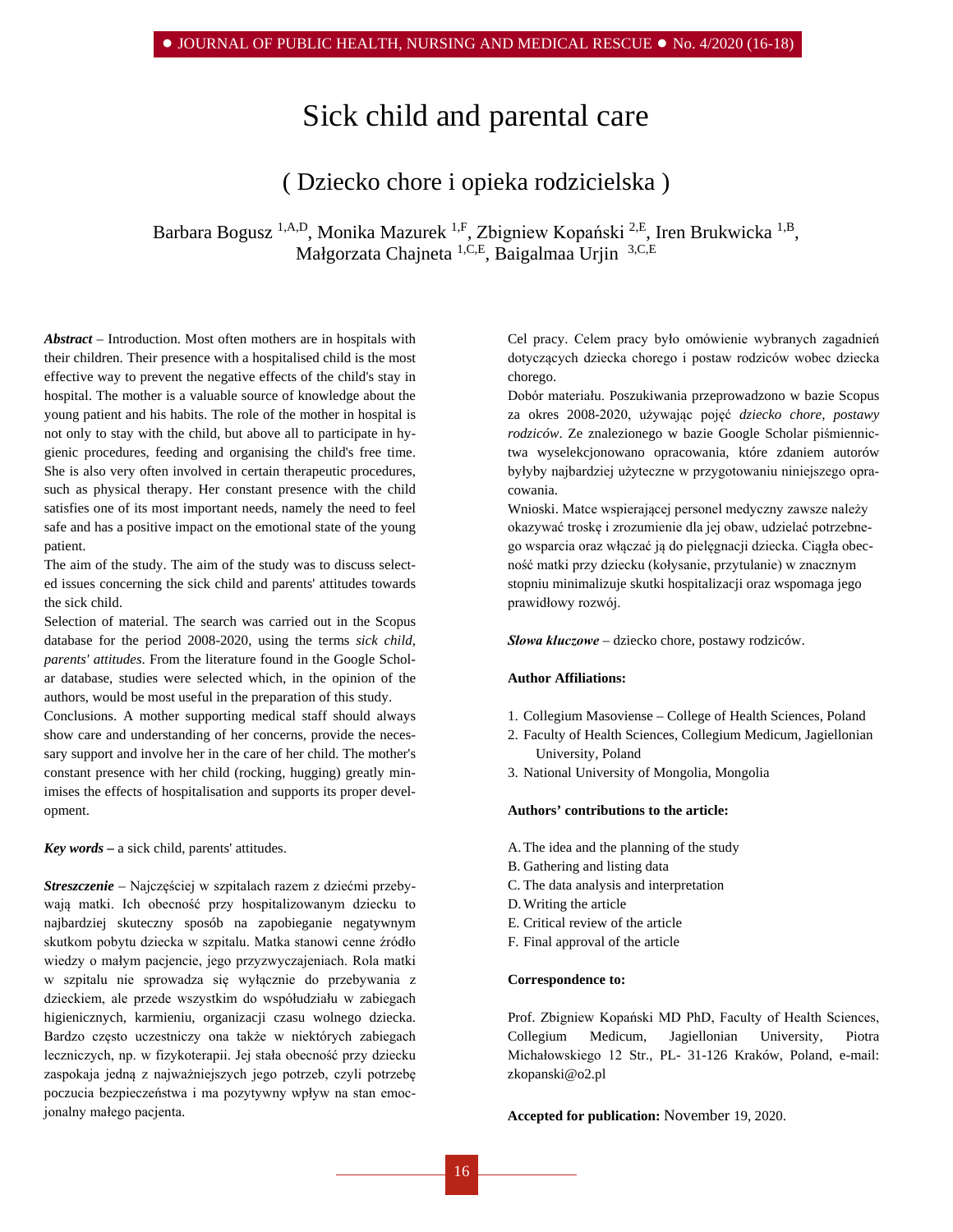## **I. A CHILD AS A PATIENT**

E ach patient should always be treated individually in the treatment procedures, but this principle applies particutreatment procedures, but this principle applies particularly to paediatric patients.

Such patients are considered [1]:

- premature babies born between the 22nd and 37th week of pregnancy;
- newborns from 0 to 27 days of life;
- babies up to 12 months old;
- small children up to the age of 2;
- children from 2 to 11 years old;
- young people over 11 years old.

Paediatric patients are a specific group and, as with any patient, small patients require careful care, safe and effective treatment. However, it can sometimes be difficult to implement this thesis. For example, it is sometimes difficult to choose the right active substance. A large group of preparations do not have registrations for small children, and even fewer of them can be used for newborns and infants. There are situations where the drug may be available, but it cannot be given because it is not possible to prepare a small dose.

Another problem may be, for example, the right choice of form and route of administration. The aim should be to ensure that the child accepts both the form and route of administration. Of course, this applies to children of such age that they are able to understand the procedures applied to them.

Most often the preparations are administered orally and take the form of suspensions, solutions or syrups. Very often they have an attractive taste and are therefore better tolerated by small patients. Additionally, it is easier to measure an appropriate dose of the preparation (syringe, measuring cup). Medicines in the form of tablets or capsules are administered to children over 4-5 years of age.

In specialist procedures, drugs can also be administered in inhalation form (with appropriate equipment) and intramuscular and intravenous injections. Few preparations are administered to the skin [1,2].

Without any doubt, the child is a special player in the field of medical law. This is not only because of the state of health, the deterioration of which most often arouses a great deal of emotion and sympathy both within the family and in society, but also because of the circle of people who are entitled to make decisions about treating a small patient.

In the legal system of the Republic of Poland, medical issues are regulated by: the Act of 6 November 2008 on Patient Rights and the Patient Ombudsman 14 (Journal of Laws of 2009, No. 52, item 417, consolidated text Journal of Laws of 2012, item 159) and the Act of 27 August 2004 on health care services financed from public funds (Journal of Laws No. 210, item 2135). Additionally, with regard to minor patients, the Convention on the Rights of the Child adopted by the United Nations General Assembly on 20 November 1989 and the European Charter of the Rights of the Child.

According to legal provisions, every minor patient is entitled to [3,4]:

- medical services;
- treatment under appropriate conditions;
- to receive information from health professionals about their state of health in a manner appropriate to their age and ability to understand;
- medical confidentiality;
- respect for dignity, intimacy;
- to protect the mental state;
- unlimited contact with parents;
- uncontrolled contact by correspondence with the family.

## **II. PARENTS' ATTITUDES TOWARDS THE HOSPITALISATION OF THEIR CHILD**

The definition of 'parental attitude' is not precisely defined. General definitions of attitudes are much easier to find. One of the most frequently quoted is the definition of attitude as a kind of tendency to behave in a certain, characteristic way towards someone (a person), a situation or a problem, that is, some object it is aimed at. []

It can therefore be assumed that a parental attitude - maternal or paternal - is a certain tendency to behave in a specific, specific way towards the child.

Attitude is not a constant phenomenon. It is subject to constant development processes, and its components may have different meanings in different parts of human life.  $[5-7,]$ 

In a young child, for example, emotions are more developed and they play an important role in the process of getting to know other people [8,9].

Parental attitudes are responsible for the need to understand the impact of a child's particular upbringing. [10]

According to Ziemia, it is a concept that draws attention to the family background of personality formation. Each attitude has three components - thought, emotion and action. [11]

The thought element is most often expressed verbally in the form of a view of the attitude object, i.e. the child ("he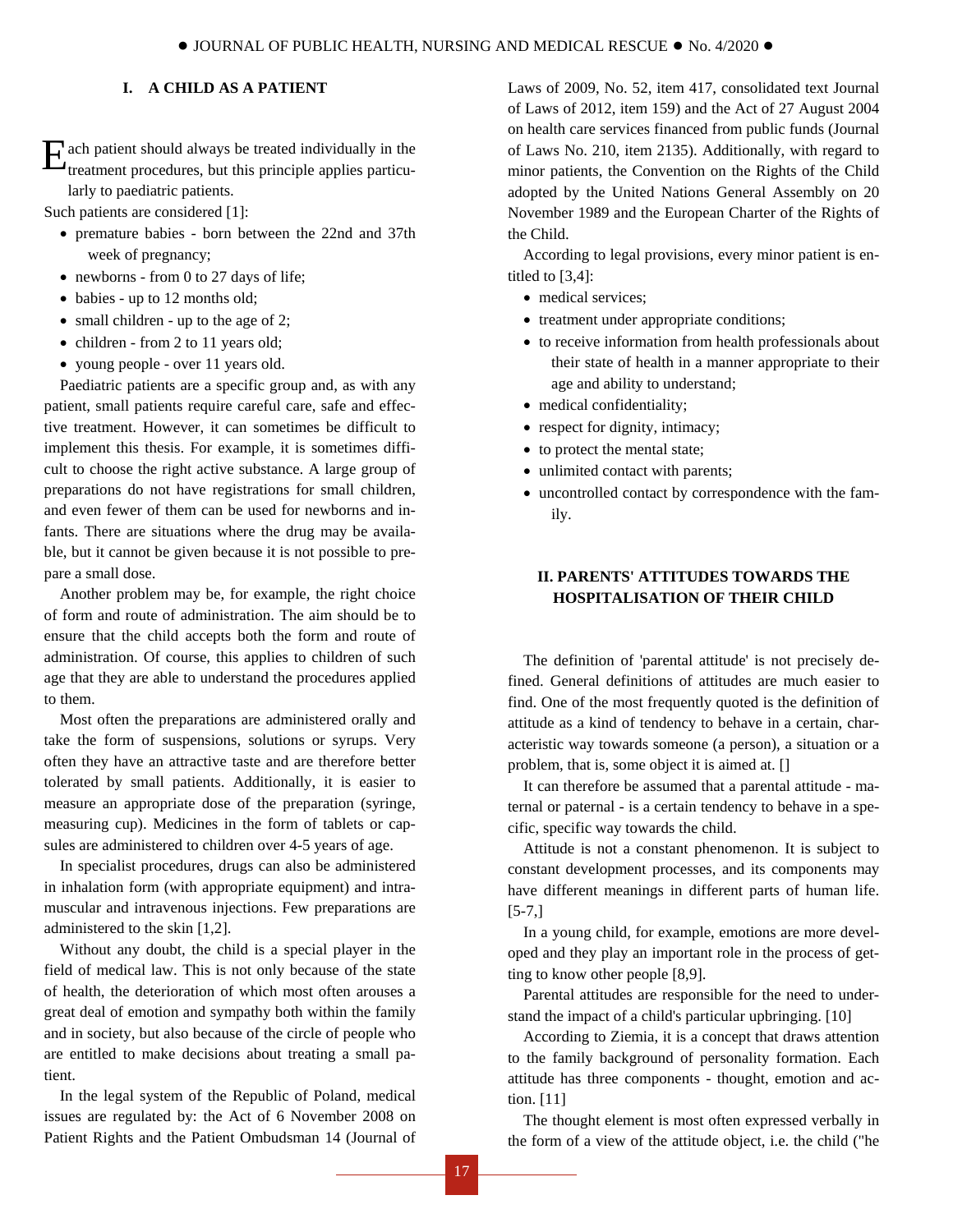is such a reasonable boy" or the opposite "he is so unbearable").

Another ingredient - action - manifests itself in active behaviour towards the child, for example when cuddling or chastening.

The third component - emotional - is contained both in the utterances and in the behaviour by the specific kind of expression that accompanies them [25].

The diagram of educational attitudes according to Maria Ziemska presented below shows four main opposing pairs of attitudes.

These are [11]:

- acceptance rejection;
- cooperation avoidance;
- Reasonable freedom overprotection;
- recognition of rights an excessive requirement.

Parental attitudes understood in the presented scheme of Earth as proper attitudes are described around the rim located in the middle between four angles of the square. On the other hand, on the four angles, but outside the square, there are attitudes classified as inappropriate and which are at the same time complementary to the pairs of appropriate attitudes.

Proper educational attitudes [11]:

- acceptance it contains a motive to turn towards the child, parents do not reject the child, but accept it as it is;
- cooperation this attitude requires a lot of work from parents, they should teach the child how to achieve something together in cooperation with others;
- Reasonable freedom to protect the child from danger on the one hand and to make it enter the world around it on the other;
- Recognition of the rights of the child is an extremely important attitude in the process of upbringing, respect for the child's secrets, individuality and respect for what the child does.

Wrong educational attitudes [11]:

- rejection this is the most inappropriate attitude, parents do not like the child, they do not want to deal with it, there can be aggression here;
- avoidance parents are not interested in the child and its problems or dreams, they do not enjoy staying with it, they try to avoid it;
- Excessive protection an attitude resulting from the fearful attitude of one or both parents towards the surrounding world, every situation is stressful for the child, so the child must be protected at all costs, sometimes beyond common sense;

• excessive requirement - parents require more from their child than the child is able to bear, independence and activity are severely restricted, the child is constantly assessed and forced to obey.

Emotional experiences and reactions of parents related to the child's illness and, in particular, the need for the child to be treated in a hospital for a long time, sometimes causing a series of largely negative behaviours.

The main cause is situational stress. Anxiety and anxiety are inseparable emotions usually accompanying a man in his illness. Anxiety is almost always related to the threat of a young child's illness [7,10,12].

Hospitalisation, the need to carry out various painful procedures or examinations to diagnose the child's illness is a very difficult time for parents. They are often accompanied by strong emotions, such as fear, anxiety or disbelief (*the question is, why did this happen to our child?* ). Usually mothers cry, and fathers try to keep the leftovers of control. This is usually related to fears about the consequences of the disease [13]. Different forms of parental response to the child's illness have been identified.

These are [5,10,12-14]:

- constructive behaviour correct, serving the health and well-being of the child;
- denying the disease, i.e. not accepting information about the child's illness, demonstrating a high level of anxiety;
- depressive-passive behaviour, i.e. avoidance of medical visits, check-ups and treatments, parents' closing in on themselves, regret is the dominant emotion;
- aggressive and degrading behaviour there are threats against medical staff and numerous demands, parents are very impatient;
- actions manifesting themselves in the constant activity, sometimes also in the generosity of the parents, while accusing others, are very often motivated by strong fear and guilt for the child's illness;
- the parents' sense of guilt is also a very common reaction to the child's illness and is accompanied by accusations against other people;
- rituals are behaviours that are intended to reduce emotional tension,
- the childcare activities are celebrated as rituals, always performed in the same order, and the predictability of the next steps in the child's care increases the psychological safety;
- experiencing fear, often in mothers, takes the form of despair;